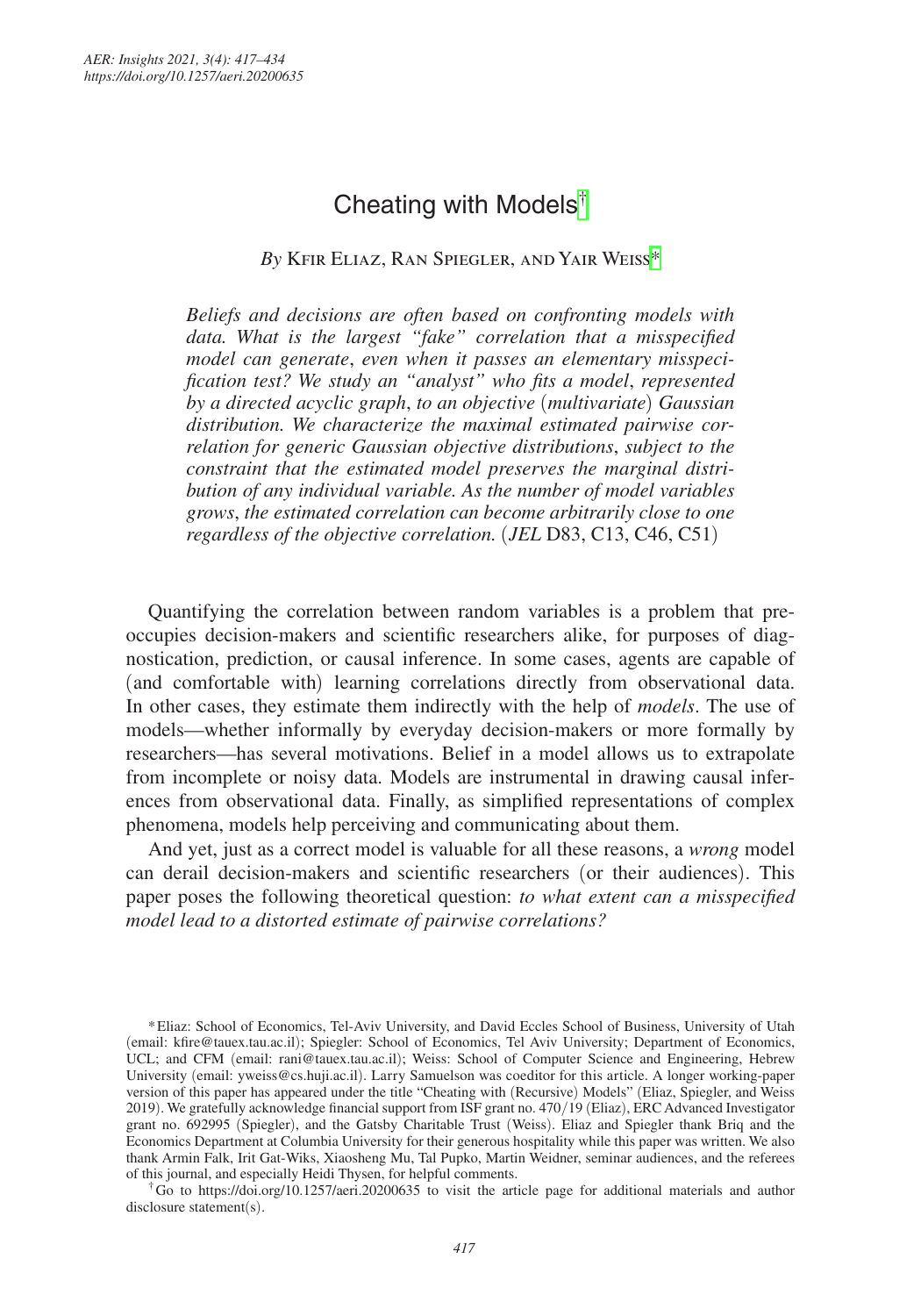There are several reasons to be interested in this question. First, individuals and policymakers are often guided by models. When such models are wrong, we would like to get a bound on the magnitude of the resulting decision errors. Models that generate larger distortion of correlations between certain key variables tend to induce larger decision errors. Our paper thus introduces worst-case analysis into the literature on decision-making under misspecified models (for a few milestones in this literature, see Piccione and Rubinstein 2003, Jehiel 2005, Eyster and Piccione 2013, and Esponda and Pouzo 2016).

Second, politicians and pundits often use false narratives (which Eliaz and Spiegler 2020 formalize as misspecified causal models) to exaggerate the perceived impact of policies and attribute spurious credit/blame for social outcomes. Our exercise helps quantifying the extent to which they can do so. Relatedly, when multiple contending models address a social issue, those that predict extreme effects are more likely to grab public attention. Models that maximize distorted correlations survive this kind of "natural selection" (this idea is close in spirit to the notion of "competing models" in Montiel Olea et al. 2018).

Finally, scientific researchers often aim to persuade their audience of diagnostic, predictive, or causal relations between variables. Their motive could be that they serve a policymaker with a particular agenda (for example, showing that cutting taxes fosters economic growth), had staked their reputation on a claim that strongly links two variables, or may want to make a splash with a strong finding. Such incentives may lead to (possibly subconscious) self-serving model selection. For expositional convenience, we focus on this "bad researcher" metaphor.

In our model, an *analyst* wishes to demonstrate to a lay audience that two given variables are strongly correlated (we will bounce between the diagnostic, predictive, and causal interpretations of this correlation). The analyst has statistical data about the joint behavior of many variables in addition to the two target variables. His method is to propose a model, fit it to the data, and use the estimated model to compute pairwise correlations. The analyst is unable (or unwilling) to tamper with the data, and his method of fitting the model to the data is "legitimate." However, he is free to choose the variables that enter the model and how they operate in it. Thus, the researcher "does everything right" given the model; his vehicle for "cheating" is model misspecification.

Of course, in order for our exercise to have content, it must define the domain of models our analyst can use. We assume that the analyst is restricted to models that take the form of *directed acyclic graphs* (DAGs). This class of models is widely used in various scientific areas (see Morgan and Winship 2015) and artificial intelligence systems (see Koller and Friedman 2009). In Gaussian environments, DAGs are equivalent to recursive systems of linear regression equations—a special case of simultaneous-equations models, which are familiar to economists from their introductory econometrics courses. DAGs have a natural interpretation as *causal models* (Pearl 2009, Sloman 2005). Thus, when our analyst fits a DAG to objective data, he essentially interprets the data through a causal model. Finally, Spiegler (2017, 2020) showed how important families of misspecified models in the literature (Jehiel and Koessler's 2008 analogy-based expectations in static games, Eyster and Rabin's 2005 "cursed" beliefs, or Mailath and Samuelson's 2020 "model-based inference") can be recast in the language of DAGs. From this point of view, DAGs are a convenient "model of misspecified models."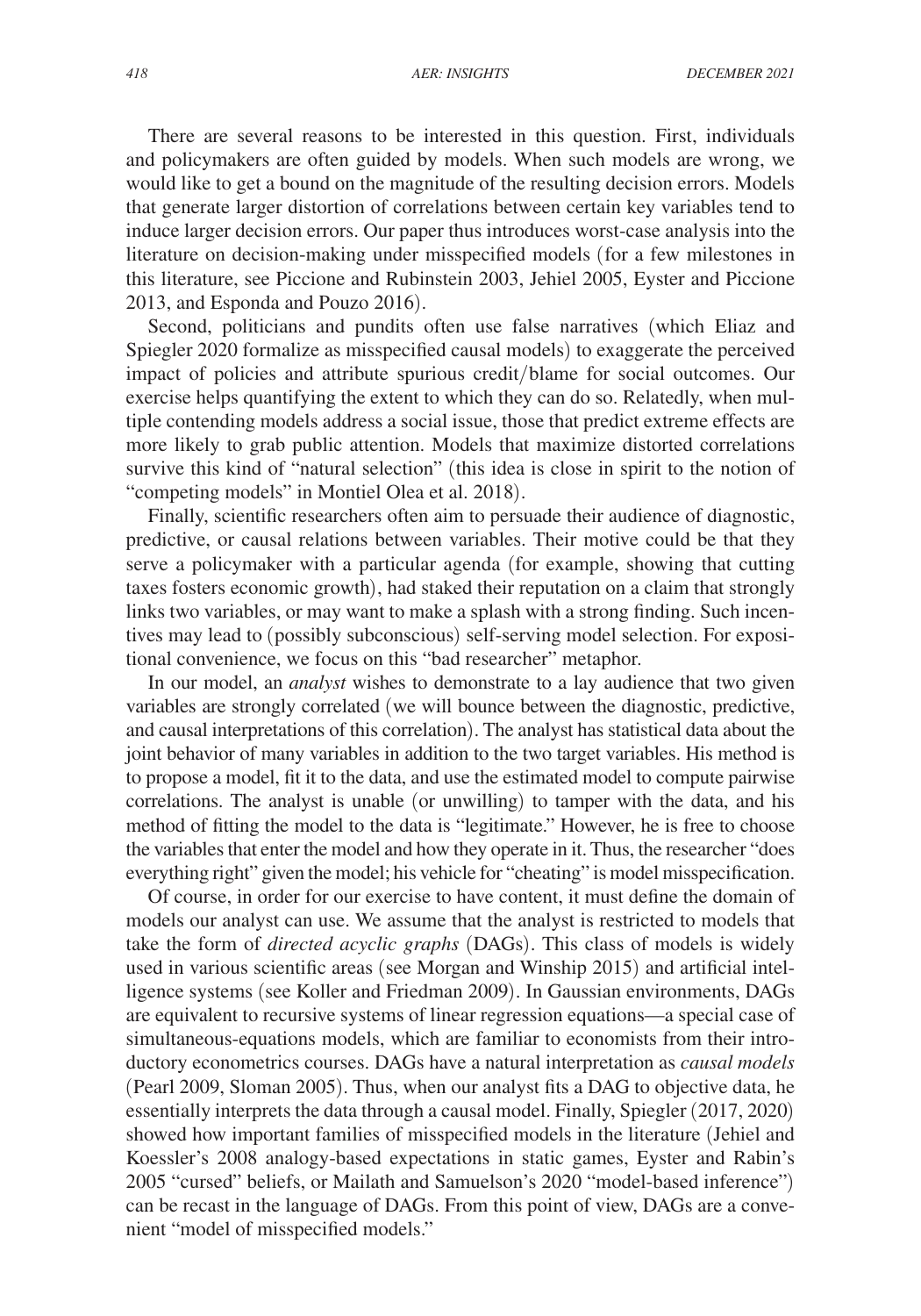We can now sharpen our original question. Given that the objective distribution is Gaussian, the objective (Pearson) correlation between the target variables is *r*, and the analyst can use a DAG-represented model with up to *n* variables, how large can the *estimated* correlation between the target variables be? We impose one constraint on the analyst: *his estimated model cannot distort the marginal distribution of any individual variable*. We interpret this constraint as an elementary "misspecification test" that an unsophisticated audience could implement, since monitoring individual variables (unlike their comovement) is relatively straightforward.

We show that subject to this constraint, the upper bound on the estimated correla-

tion for generic Gaussian objective distributions is  
\n(1) 
$$
\left(\cos\left(\frac{\arccos r}{n-1}\right)\right)^{n-1}.
$$

This upper bound is attained by a simple, *n*-length causal chain that connects the two target variables and a selection of variables that are all different linear combinations of two independent Gaussian variables. Formula (1) is strictly increasing in *n*—that is, cheating with larger models is easier. Indeed, when  $n \to \infty$ , the expression converges to 1 for *any*  $r \in [-1, 1)$ .

*An Example: "Marker Hacking"*.—To illustrate our exercise, imagine an analyst who has access to an arbitrarily large sample documenting the joint distributions of  $(x_1, x_2)$  and  $(x_2, x_3)$  yet lacks direct data about the joint distribution of  $(x_1, x_3)$ . He assumes that  $x_1$  has an effect on  $x_3$  only through a *mediator*  $x_2$ , such that  $x_1$  and  $x_3$ are statistically independent conditional on  $x_2$ . This assumption is represented by the DAG  $x_1 \rightarrow x_2 \rightarrow x_3$ .

For a real-life situation behind this example, consider a pharmaceutical company that introduces a new drug and therefore has a vested interest in demonstrating a large correlation between drug dosage  $(x<sub>1</sub>)$  and the ten-year survival rate associated with some disease  $(x_3)$ . This correlation cannot be directly measured in the short run. However, past experience reveals the correlations between the survival rate and the levels of various biomarkers—each of which can serve as the intermediate variable  $x<sub>2</sub>$ . The correlation between these markers and drug dosage can be measured experimentally in the short run. The model  $x_1 \rightarrow x_2 \rightarrow x_3$ captures a research strategy that treats  $x_2$  as a "surrogate marker" for  $x_3$ . Yet the company's R&D unit may select the marker  $x_2$  *opportunistically* in order to get a large estimated effect.

Suppose the objective joint distribution over the three variables is Gaussian. Let  $\rho_{ii}$ denote the objective correlation between  $x_i$  and  $x_j$ . Suppose  $\rho_{13} = 0$ —that is,  $x_1$ and  $x_3$  are objectively uncorrelated. In contrast, the *estimated* correlation  $\hat{\rho}_{13}$ , given the analyst's model, is  $\hat{\rho}_{13} = \rho_{12} \cdot \rho_{23}$ . It is easy to see how the model can generate spurious estimated correlation between  $x_1$  and  $x_3$ . All the analyst has to do is select a variable  $x_2$  that is positively correlated with both  $x_1$  and  $x_3$ , such that  $\rho_{12} \rho_{23} > 0$ .

We refer to this opportunistic selection of  $x_2$  as "*marker hacking*." The literature on surrogate markers refers to the possibility that  $\hat{\rho}_{13} > 0$  even though  $\rho_{13} \leq 0$  as the "*surrogate paradox*" (for example, see VanderWeele 2015, pp. 217–28). Yet we are unaware of previous writings on the possibility that researchers will leverage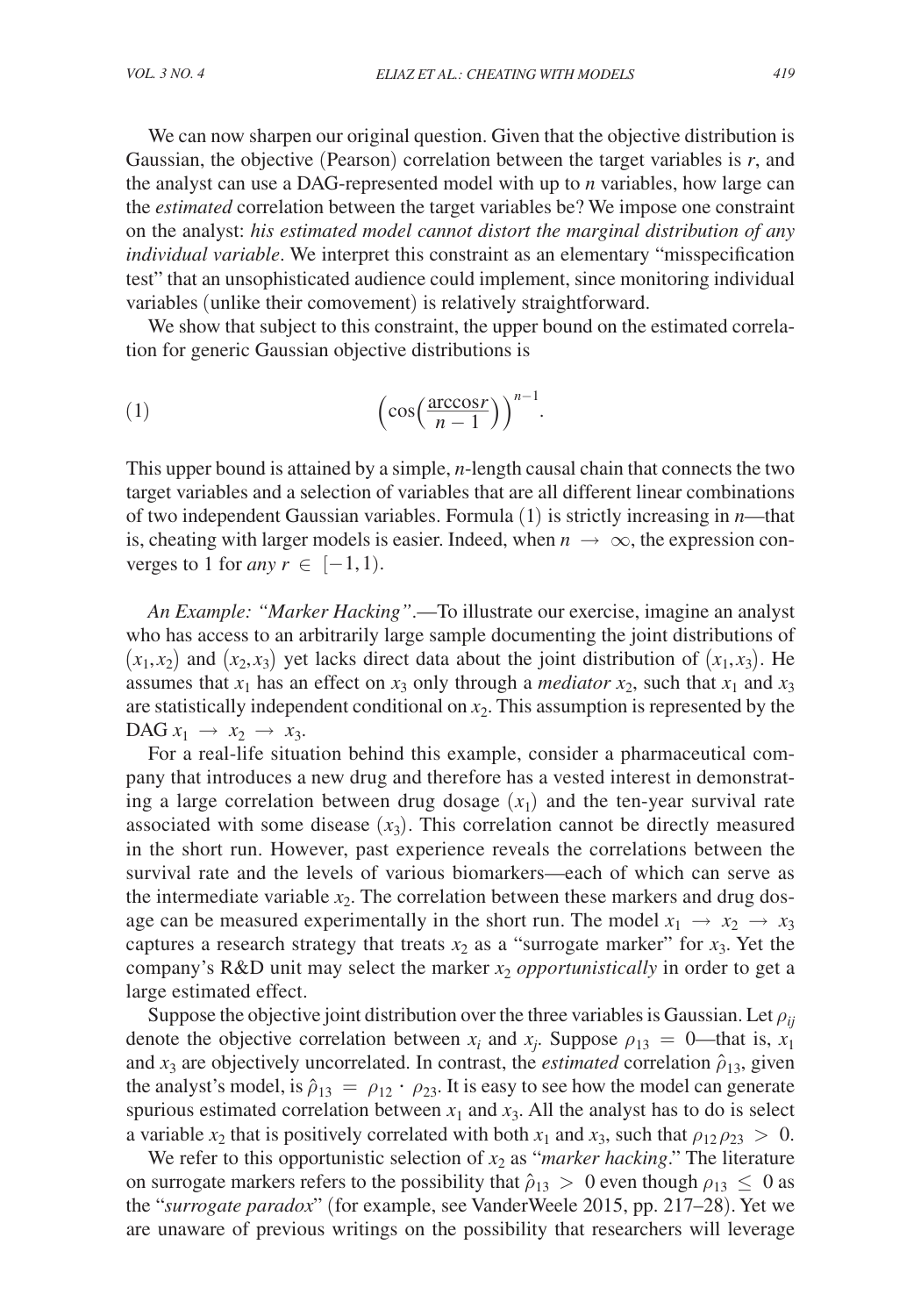the paradox via marker hacking or on the magnitude of the errors to which marker hacking can lead.

This brings us to the following question: how large can  $\hat{\rho}_{13}$  be? Intuitively, since  $x_1$ and  $x_3$  are objectively uncorrelated, selecting  $x_2$  to raise  $\rho_{12}$  will lower  $\rho_{23}$ . Formally, consider the objective correlation matrix:

$$
\begin{array}{ccc}\n1 & \rho_{12} & 0 \\
\rho_{12} & 1 & \rho_{23} \\
0 & \rho_{23} & 1\n\end{array}
$$

By definition, this matrix is positive semidefinite. This property is characterized by the inequality  $(\rho_{12})^2 + (\rho_{23})^2 \leq 1$ . The maximal value of  $\rho_{12} \rho_{23}$  subject to this constraint is  $1/2$ , hence this is the maximal false correlation the model can generate. This bound is attained if we define  $x_2$  to be a deterministic function of  $x_1$  and  $x_3$ ,  $x_2 = (x_1 + x_3)/\sqrt{2}$ . Thus, while a given misspecified DAG-represented model may generate spurious correlation between objectively uncorrelated variables, there is a limit to how far it can go.

What is the significance of this upper bound on  $\hat{\rho}_{13}$ ? As the marker hacking scenario suggests, we have in mind situations in which the analyst can select  $x_2$  from a *large* pool of potential auxiliary variables. In the current age of "big data," analysts have access to datasets involving many covariates. When the analyst has discretion over which variables will enter the model, he can generate a false correlation that approaches the theoretical upper bound.

To illustrate this claim, we examined a database compiled by the World Health Organization and collected by Reshef et al. (20[1](#page-3-0)1).<sup>1</sup> This database contains hundreds of health and socioeconomic variables about all countries. Let the target variables  $x_1$  and  $x_3$  be urban population and liver cancer deaths. Their objective correlation in the database is 0.05. If we select  $x_2$  to be the variable coal consumption, we obtain  $\hat{\rho}_{13} = 0.43$ , far above the objective value and close to the theoretical upper bound. This selection of  $x_2$  has the added advantage that the model suggests a plausible-sounding causal mechanism: urbanization causes cancer deaths via its effect on coal consumption. The numerical illustration shows that the upper bound on  $\hat{\rho}_{13}$  may have real-life relevance when researchers have substantial freedom to "fish for mediating variables."

#### **I. The Model**

Let *p* be an objective probability measure over *n* variables,  $x_1, \ldots, x_n$ . Assume *p* is multivariate normal. For every  $A \subset \{1, \ldots, n\}$ , denote  $x_A = (x_i)_{i \in A}$ . Without loss of generality, the marginal of *p* on every variable has *zero mean and unit variance.* We use  $\rho_{ij}$  to denote the Pearson coefficient of correlation between the variables  $x_i, x_j$ , according to *p*. In particular, denote  $\rho_{1n} = r$ . The distribution *p* is fully identified by the covariance matrix  $(\rho_{ij})$ . Note that we have presented the *n* variables and the distribution  $p$  as given for the sake of expositional convenience. However, we have in mind situations in which the variables  $x_2, \ldots, x_{n-1}$  are chosen opportunistically by

<span id="page-3-0"></span><sup>&</sup>lt;sup>1</sup>The variables are collected on all countries in the WHO database (see [www.who.int/whosis/en/](http://www.who.int/whosis/en/)) for the year 2009.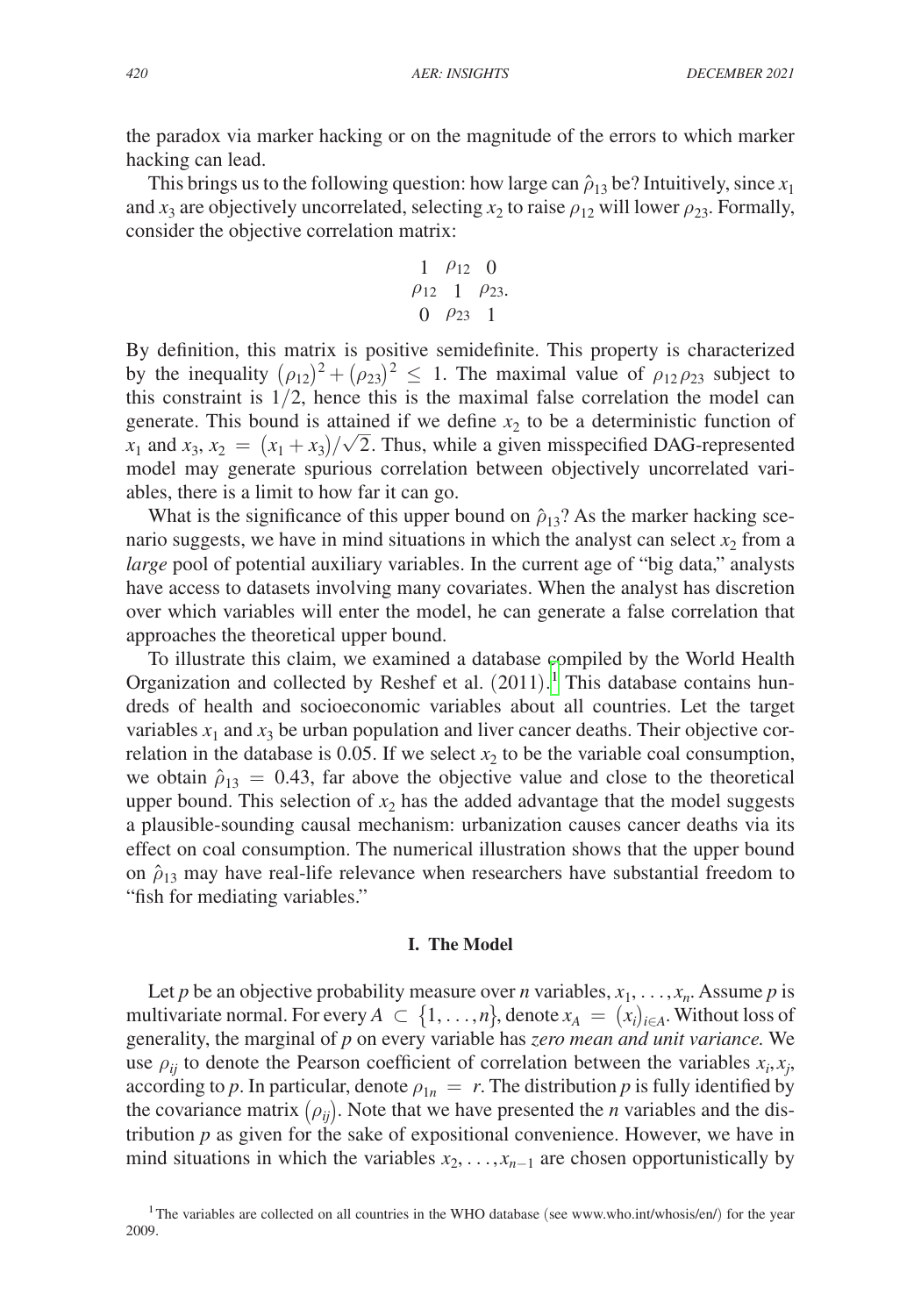an analyst from some large pool. This means that effectively, the analyst chooses *p* from a large set of Gaussian distributions for which  $\rho_{1n} = r$ .

A directed graph is a pair  $G = (N, R)$ , where N is a set of nodes and  $R \subset N \times N$ is a pair of directed links. We assume throughout that  $N = \{1, \ldots, n\}$ . With some abuse of notation,  $R(i)$  is the set of nodes *j* for which the DAG includes a link  $j \rightarrow i$ . We restrict attention to *acyclic* directed graphs (DAGs)—that is, graphs that do not include directed paths  $i \rightarrow j \rightarrow \cdots \rightarrow i$ .

A node *i* ∈ *N* is ancestral if  $R(i)$  is empty. A node *i* ∈ *N* is terminal if there is no *j* ∈ *N* such that *i* ∈ *R*(*j*). A DAG (*N,R*) is *perfect* if whenever *i,j* ∈ *R*(*k*) for some *i*,*j*,  $k \in N$ , it is the case that  $i \in R(j)$  or  $j \in R(i)$ . A subset of nodes  $C \subseteq N$ is a *clique* if for every  $i, j \in C$ ,  $i \in R(j)$  or  $j \in R(i)$ . We say that a clique is *maximal* if it is not contained in another clique. We use  $C$  to denote the collection of maximal cliques in a DAG. Observe that if  $(N, R)$  is perfect, then  $R(i)$  is a clique for every  $i \in N$ .

We consider an analyst who fits a DAG-represented model to the objective distribution. Following the literature on Bayesian networks (Cowell et al. 1999, Koller and Friedman 2009, Pearl 2009), there are two primary interpretations for such models. First, a DAG can be viewed as a representation of conditional-independence assumptions. For example, the DAG  $x_1 \rightarrow x_2 \rightarrow x_3$  represents the assumption  $x_1 \perp x_3 | x_2$ . Second, a DAG has a natural interpretation as a *causal model*, such that directed links represent postulated direct causal influences. For this reason, Pearl (2009) used DAGs as a platform for a systematic theory of causal inference, while psychologists (see Sloman 2005) used them as representations of people's intuitive causal perceptions. Thus, a DAG can be viewed as a model that imposes assumptions about the causal relations between the model's variables.

Given an objective distribution p over  $x_1, \ldots, x_n$  and a DAG G, define the Bayesian-network factorization formula:

(2) 
$$
p_G(x_1,...,x_n) = \prod_{k=1}^n p(x_k | x_{R(k)}).
$$

For instance, when  $G: x_1 \rightarrow x_2 \rightarrow x_3$ ,

$$
p_G(x_1,x_2,x_3) = p(x_1)p(x_2|x_1)p(x_3|x_2).
$$

Note that  $p_G$  is a well-defined probability distribution. We say that  $p$  is consistent with *G* if  $p_G = p$ .

The distribution  $p_G$  formalizes the notion of imposing a DAG-represented model on objective data (see Cowell et al. 1999 or Koller and Friedman 2009). Hence, we refer to  $p_G$  as the "estimated model." If p were consistent with G, it would be legitimate to write it according to the right-hand side of (2). When *p* is inconsistent with *G*,  $p_G$  distorts  $p^2$  $p^2$ . As long as *p* has full support,  $p_G$  induces well-defined marginal and conditional distributions as well as the estimated (Pearson) coefficient of correlation between any pair of variables  $x_i$  and  $x_j$ , which we denote  $\hat{\rho}_{ij}$ . We use

<span id="page-4-0"></span><sup>&</sup>lt;sup>2</sup>Thus, as in Spiegler (2017), *G* can be viewed as a function that systematically transforms any objective distribution  $p$  into a subjective distribution  $p_G$ .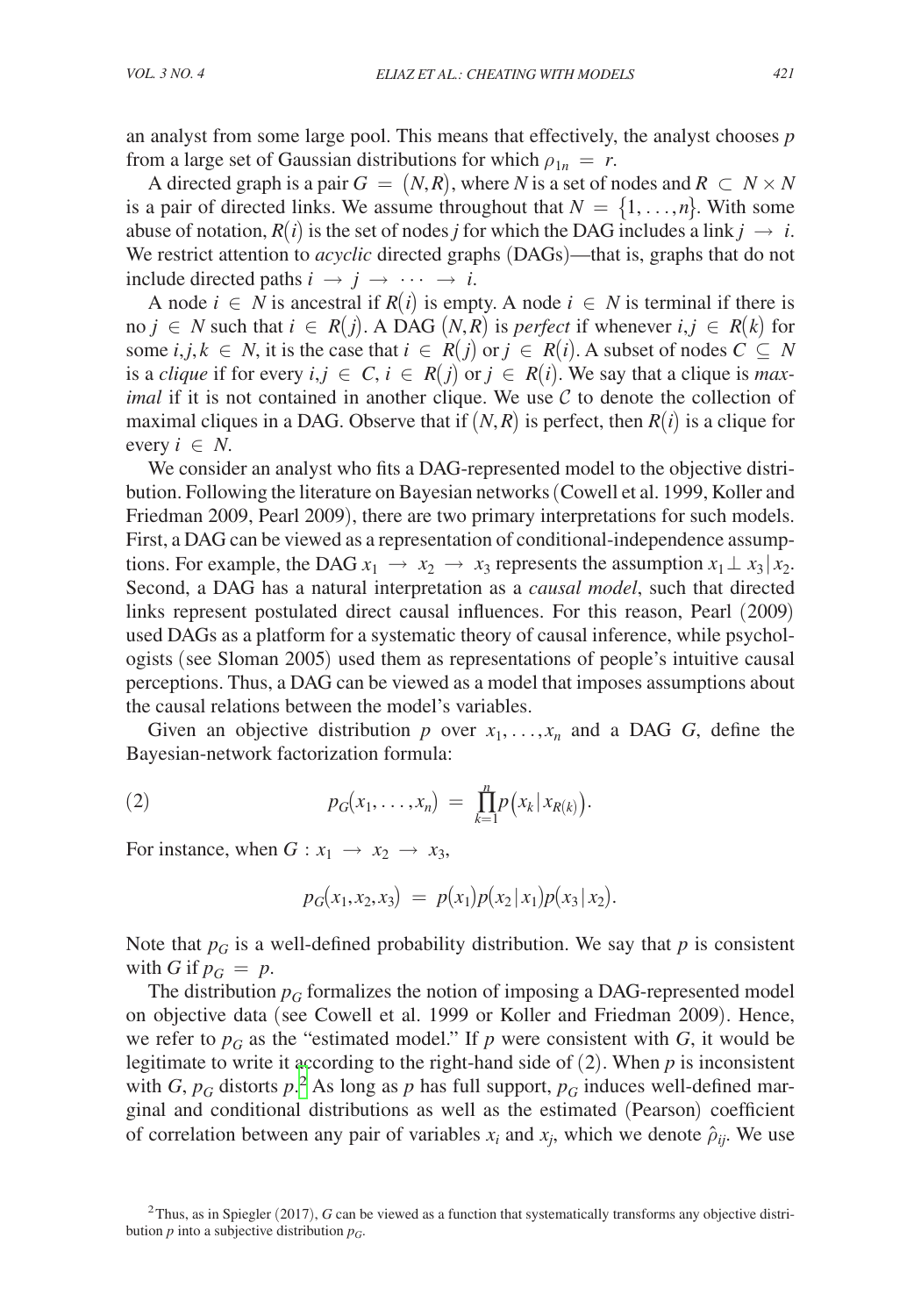$var_G(x_k)$  and  $cov_G(x_i, x_j)$  to denote the variance of  $x_k$  and covariance between  $x_i$  and  $x_j$ that are induced by  $p_G$ .

We say that  $p_G$  satisfies the *undistorted marginals constraint* (UMC) if the induced marginal distribution  $p_G(x_i)$  coincides with the objective marginal distribution  $p(x_i)$ for every  $i = 1, \ldots, n$ . Since p is assumed to be Gaussian, UMC is equivalent to requiring that  $p_G(x_i)$  has zero mean and unit variance for every *i*.

To motivate this constraint, suppose the analyst's interest in pairwise correlations arises from diagnostication or prediction tasks. An *unsophisticated* audience cannot be expected to discipline the analyst's opportunistic model selection with elaborate tests for model misspecification that involve conditional or unconditional correlations. However, monitoring *individual* variables is a much simpler task than monitoring correlations. For example, it is relatively easy to disqualify an economic model that predicts highly volatile inflation if observed inflation is relatively stable. Likewise, a climatological model that underpredicts temperature volatility loses credibility, even for a lay audience. Beyond this justification, we simply find it intrinsically interesting to know the extent to which misspecified models can distort pairwise correlations without distorting marginals.

*Comment: The Gaussianity Assumption.*—Each term  $p(x_k | x_{R(k)})$  in (2) records a conditional distribution. The Gaussianity assumption means that this term can be written as a linear regression equation:

$$
x_k = \sum_{i \in R(k)} \beta_{ik} x_i + \varepsilon_k,
$$

where the  $\beta_{ik}$  terms are obtained by applying ordinary least squares to *p*.

This observation means that we could equivalently describe the analyst's procedure as estimating a recursive system of linear regression equations (by "recursive," we mean that a right-hand-side variable on one equation cannot appear as the left-hand-side variable of a subsequent equation). Under this description,  $(\rho_{ii})$  is a sufficient statistic for  $p$  as a result of the analyst's linearity assumption, and so we need not assume that *p* is Gaussian. The proof of our main result will make use of this equivalence (for more on Gaussian Bayesian networks, see Koller and Friedman 2009, chapter 7).

For instance, consider the DAG  $G: x_1 \rightarrow x_2 \rightarrow x_3$ . The terms  $p(x_2 | x_1)$  and  $p(x_3 | x_2)$  are given by OLS estimators of the linear regression equations

$$
x_2 = \alpha x_1 + \varepsilon_2,
$$
  

$$
x_3 = \beta x_2 + \varepsilon_3,
$$

such that

$$
x_3 = \alpha \beta x_1 + \beta \varepsilon_2 + \varepsilon_3.
$$

We will see in the proof of our main result (see Section IIIB) that this means  $\hat{\rho}_{13} = \alpha \beta = \rho_{12} \rho_{23}$ .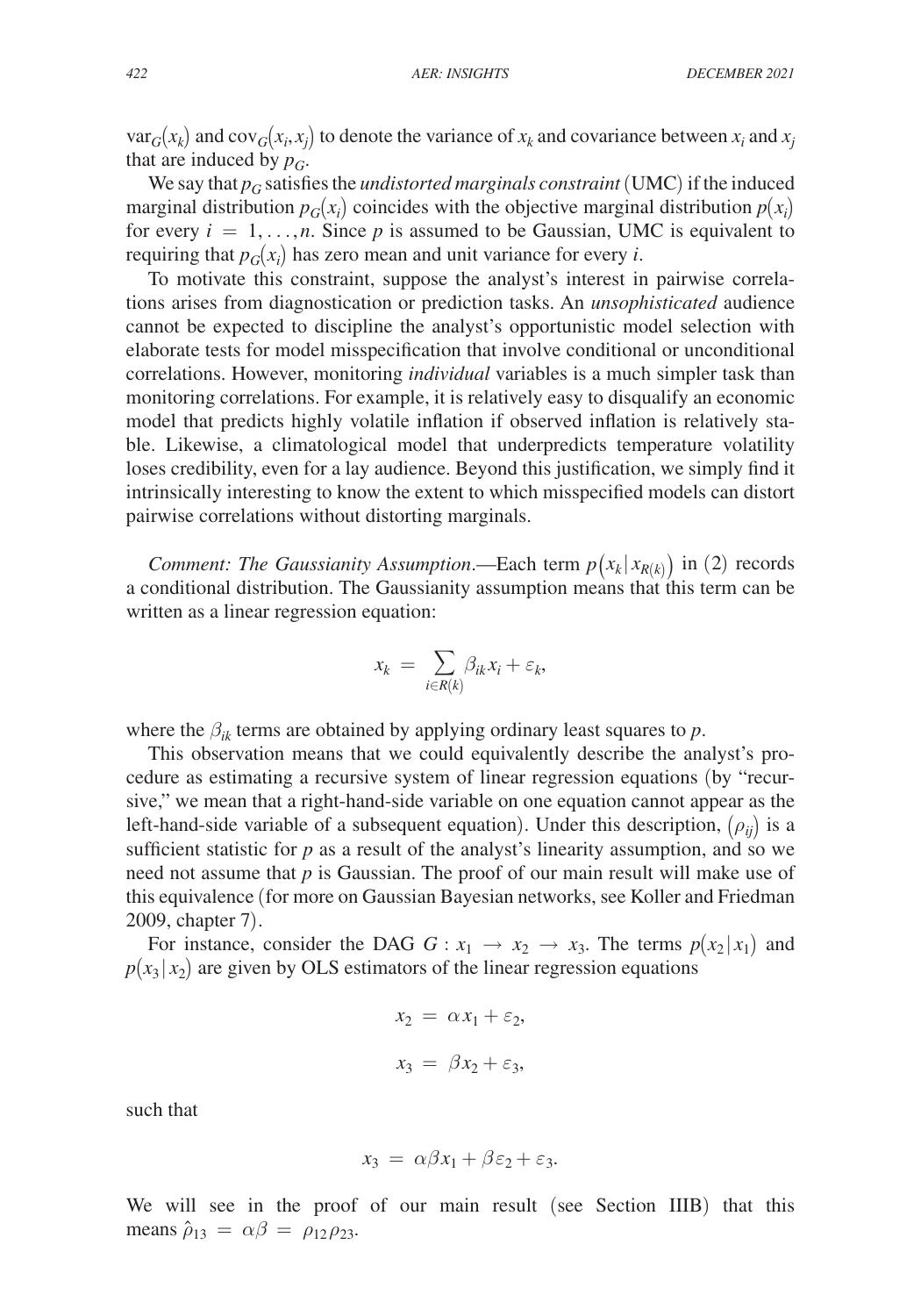#### **II. The Main Result**

For every *r*, *n*, denote

For every *r*, *n*, denote  
\n
$$
\theta_{r,n} = \frac{\arccos r}{n-1}.
$$

We are now able to state our main result.

THEOREM 1: *For almost every objective correlation matrix*  $(\rho_{ij})$  *satisfying*  $\rho_{1n} = r$ , if an *n*-variable DAG-represented model satisfies UMC, then

$$
\hat{\rho}_{1n} \, \leq \, (\cos \theta_{r,n})^{n-1}.
$$

*Moreover*, *this upper bound can be implemented by the following pair:*

 $(i)$  *A DAG*  $1 \rightarrow 2 \rightarrow \cdots \rightarrow n$ .

(*ii*) *A* Gaussian distribution satisfying, for every  $k = 1, \ldots, n$ :

(3) 
$$
x_k = s_1 \cos((k-1)\theta_{r,n}) + s_2 \sin((k-1)\theta_{r,n}),
$$

*where s*1, *s*2 *are independent standard normal variables.*

The following simple observation establishes that when *n* is allowed to be arbitrarily large,  $\hat{\rho}_{1n}$  can get arbitrarily close to 1, irrespective of the objective correlation  $\rho_{1n}$ .

REMARK 1: *For any r*  $\in$  [-1,1],  $\lim_{n\to\infty} (\cos \theta_{rn})^{n-1} = 1$ .

The Gaussianity assumption plays a key role in this extreme finding. By comparison, if we assumed that  $x_1, \ldots, x_n$  are all binary variables with uniform marginals, then the upper bound on  $\hat{\rho}_{1n}$  that chain models can generate is  $e^{r-1}$  (see the online Appendix).

Let us illustrate the upper bound given by Theorem 1 numerically for the case of  $r = 0$ , as a function of *n*:

of 
$$
r = 0
$$
, as a function of *n*:  
\n $n = 2 \quad 3 = 4 \quad 5$   
\nupper bound on  $\hat{\rho}_{1n} = 0 \quad 0.5 \quad 0.65 \quad 0.73$ 

As we can see, the marginal contribution of an additional variable decays quickly.

The DAG that implements the upper bound is a chain. Indeed, it is the *simplest* connected *n*-node DAG—whether one measures complexity by the number of links, the size of cliques, or the number of ancestral nodes. The distribution over the auxiliary variables  $x_2, \ldots, x_n$  in the upper bound's implementation has a simple structure too: every  $x_k$  is a different linear combination of two independent "factors,"  $s_1$  and  $s_2$ . We can identify  $s_1$  with  $x_1$  without loss of generality. The closer the variable lies to  $x_1$  along the chain, the larger the weight it puts on  $s_1$ . (Using the same chain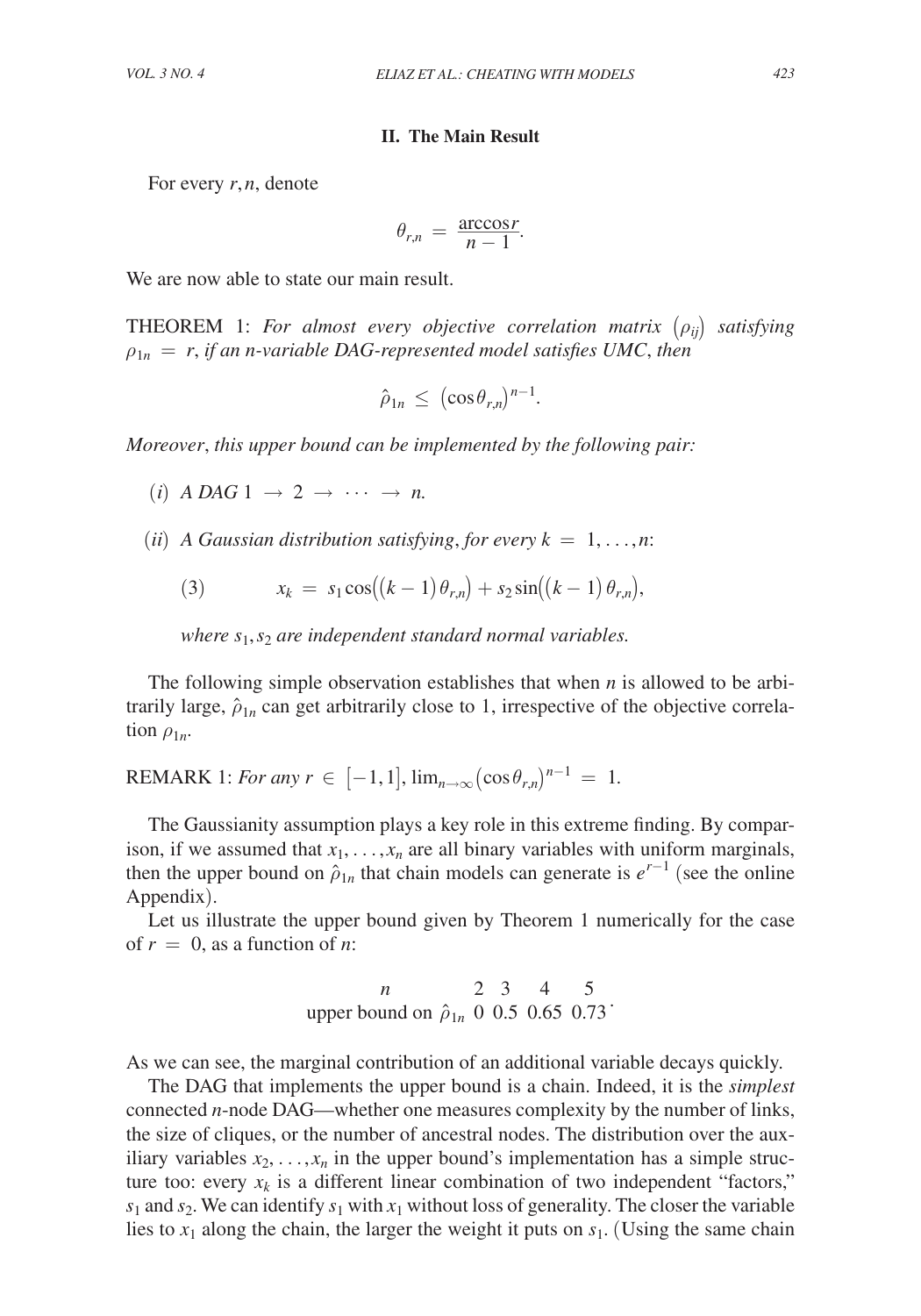model but a different selection of the variables  $x_2, \ldots, x_n$ , the analyst can generate any value of  $\hat{\rho}_{1n}$  in the interval  $[r, (\cos \theta_{r,n})^{n-1}]$ —see an explanation at the end of Section III.)

We interpret the genericity aspect of the theorem as follows. Recall that we think of our analyst as effectively choosing the variables  $x_2, \ldots, x_{n-1}$  from some large yet finite pool. Genericity means that for almost all such pools, our upper bound on  $\hat{\rho}_{1n}$ will hold.

*Causal Interpretation of*  $\hat{\rho}_{1n}$ —The fact that  $x_1$  functions as an *ancestral* node in the DAG that implements the upper bound on  $\hat{\rho}_{1n}$  means that the analyst can interpret  $\hat{\rho}_{1n}$  as an estimated *causal* effect. If  $x_1$  were not ancestral in the analyst's DAG, the model itself might interpret part of the correlation between  $x_1$  and  $x_n$  as a consequence of confounding by some other variable. This limitation does not exist when  $x_1$  is an ancestral node. Thus, although the analyst's problem was to find a model that maximizes an estimated pairwise correlation—regardless of whether this correlation is interpreted in predictive, diagnostic, or causal terms—the solution turns out to enable a causal interpretation.

*Variable Selection versus Model Selection*.—Suppose the analyst selects the variables  $x_2, \ldots, x_{n-1}$  that will enter the model (in addition to  $x_1$  and  $x_n$ ) but then has no discretion over the model *given these variables*. Instead, he employs a standard procedure for "model discovery" that penalizes complexity (measured by the maximal size of  $R(k)$ ). Specifically, suppose that he employs the Chow-Liu algorithm (Chow and Liu 1968), which only admits models with  $|R(k)| \leq 1$ . Then, it is easy to show that when  $r > 0$  and  $x_2, \ldots, x_{n-1}$  are selected as in (3), the Chow-Liu algorithm will select the model given by the chain  $1 \rightarrow 2 \rightarrow \cdots \rightarrow n$ . In this sense, the crucial assumption in our exercise is that the analyst chooses model variables, whereas the selection of the model given these variables can be automatized.

*Perfect DAGs*.—The Chow-Liu algorithm is a special case of procedures that restrict attention to perfect DAGs. The chain  $1 \rightarrow 2 \rightarrow \cdots \rightarrow n$  is trivially perfect. Perfect DAGs preserve marginals of individual variables for *every* objective distribution (see Spiegler 2017). This enables us to state Theorem 1 more strongly for this subclass of models.

PROPOSITION 1: *If the analyst's model is represented by a perfect DAG*, *then*  $\hat{\rho}_{1n} \leq (\cos \theta_{r,n})^{n-1}$  *for every objective correlation matrix*  $(\rho_{ij})$  *satisfy*- $\log \rho_{1n} = r$ .

That is, when we require the analyst's model to be represented by a *perfect* DAG, the upper bound on  $\hat{\rho}_{1n}$  holds for *any* objective covariance matrix, and UMC is redundant.

#### **III. Proof of Theorem 1**

We first give a broad outline of our proof, which proceeds in three steps. First, we show that for generic Gaussian distributions, UMC forces the DAG to be perfect.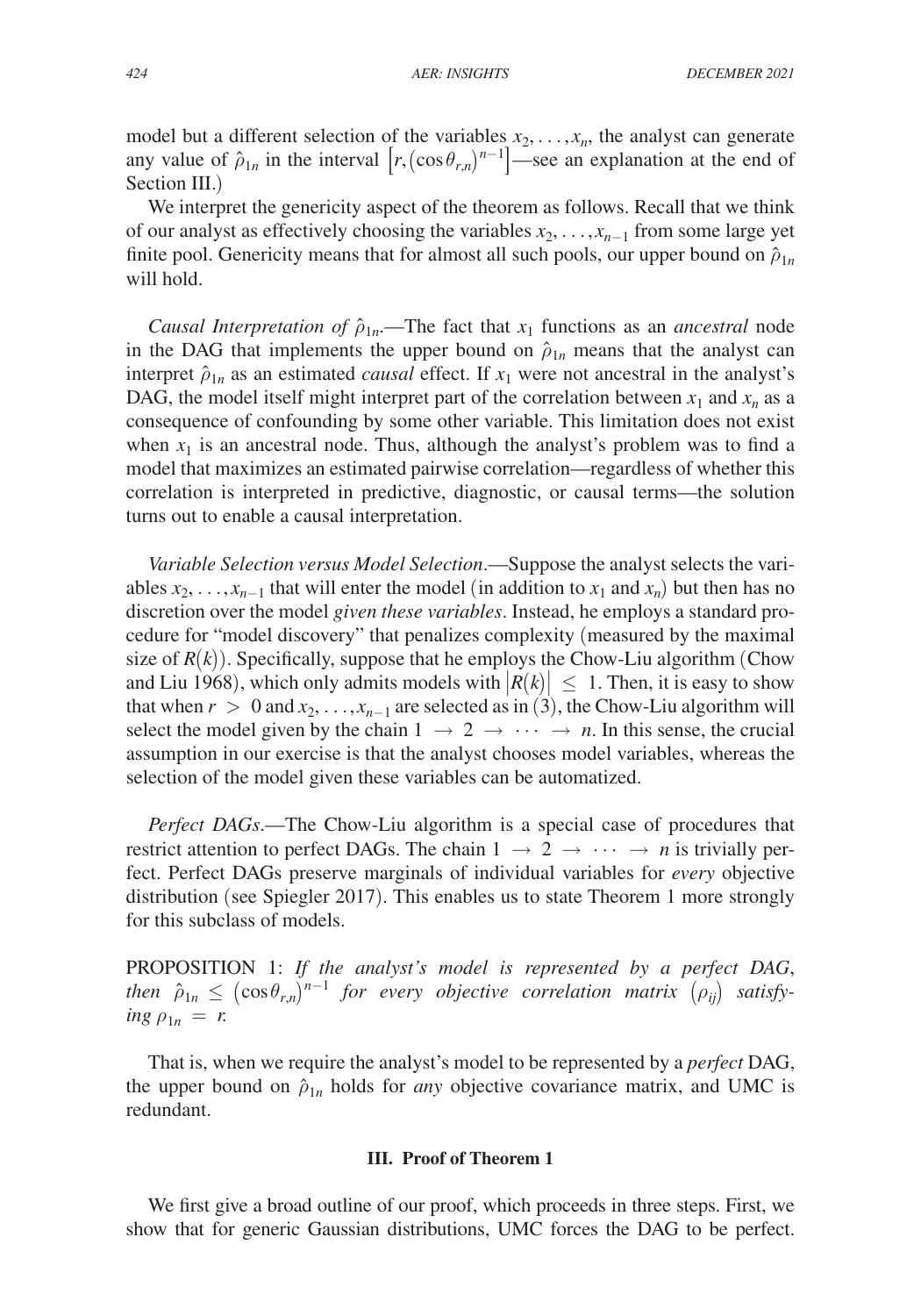This is the only place in the proof that invokes genericity. To give a rough intuition for this step, consider the imperfect DAG  $G: 1 \rightarrow 3 \leftarrow 2$ . UMC requires  $var_G(x_3) = 1$ . To satisfy this condition, it can be shown that  $\hat{\rho}_{12}$  should coincide with  $\rho_{12}$ . But since *G* assumes  $x_1 \perp x_2$ ,  $\hat{\rho}_{12} = 0$ . The resulting equation  $\rho_{12} = 0$  is violated by generic (ρ*ij*).

Second, we apply the tool of *junction trees* from the Bayesian-network literature to further shrink the relevant domain from perfect DAGs to simple chains, by replacing clusters of nodes that form cliques with single "mega-nodes." The Gaussianity assumption means that each term  $p(x_k | x_{R(k)})$  in  $p_G$  is given by a linear regression equation, such that  $x_{R(k)}$  affects  $x_k$  only via a scalar variable that is a linear combination of the variables in  $R(k)$ . This enables us to mimic the "mega-nodes" by scalar Gaussian variables.

Thus, in order to calculate the upper bound on  $\hat{\rho}_{1n}$ , we can restrict attention to chain models involving univariate normal variables. The analyst's objective function attains a simple explicit form:

$$
\hat{\rho}_{1n} \, = \, \prod_{k=1}^{n-1} \rho_{k,k+1}.
$$

In the proof's final step, we find the matrix  $(\rho_{ii})$  that maximizes this expression, subject to the constraints that  $\rho_{1n} = r$ ,  $\rho_{ii} = 1$  for all *i* (capturing UMC) and that  $(\rho_{ii})$ is positive semidefinite (the defining property of covariance matrices). This problem has a simple geometric interpretation: given the relative location of two points on a sphere, locate  $n - 2$  intermediate points to minimize the average spherical distance between adjacent points. The solution is to place the points equidistantly along a great circle.

Let us now turn to the formal proof.

## A. *The First Step: From DAGs to Perfect DAGs*

We first establish that for generic Gaussian *p*, perfection is necessary for UMC. Because  $p$  is Gaussian,  $p_G$  is Gaussian as well (Koller and Friedman 2009, chapter 7). Therefore, the marginal of  $p_G$  over  $x_k$  is given entirely by its mean and variance, denoted  $E_G(x_k)$  and var $_G(x_k)$ .

LEMMA 1: Let  $n \geq 3$  and suppose that G is imperfect. Then, there exists  $k \in \{3, \ldots, n\}$  such that  $var_G(x_k) \neq 1$  for almost all correlation submatrices  $(\rho_{ij})_{i,i=1,\ldots,k-1}$  (and, therefore, for almost all correlation matrices  $(\rho_{ij})_{i,i=1,\ldots,n}$ ).

#### PROOF:

For notational convenience, renumber the variables  $x_1, \ldots, x_n$  such that  $R(i) \subseteq \{1, \ldots, i-1\}$  for every *i*. (This is legitimate because at this stage of our proof,  $x_1$  and  $x_n$  lack a fixed meaning yet.) Consider the lowest *k* for which  $R(k)$  is not a clique. This means that there exists two nodes  $h, l \in R(k), h < l$ , such that *h* and *l* are unlinked in *G*, whereas for every  $k' < k$  and every  $h', l' \in R(k')$ , *h'* and *l*′ are linked in *G*.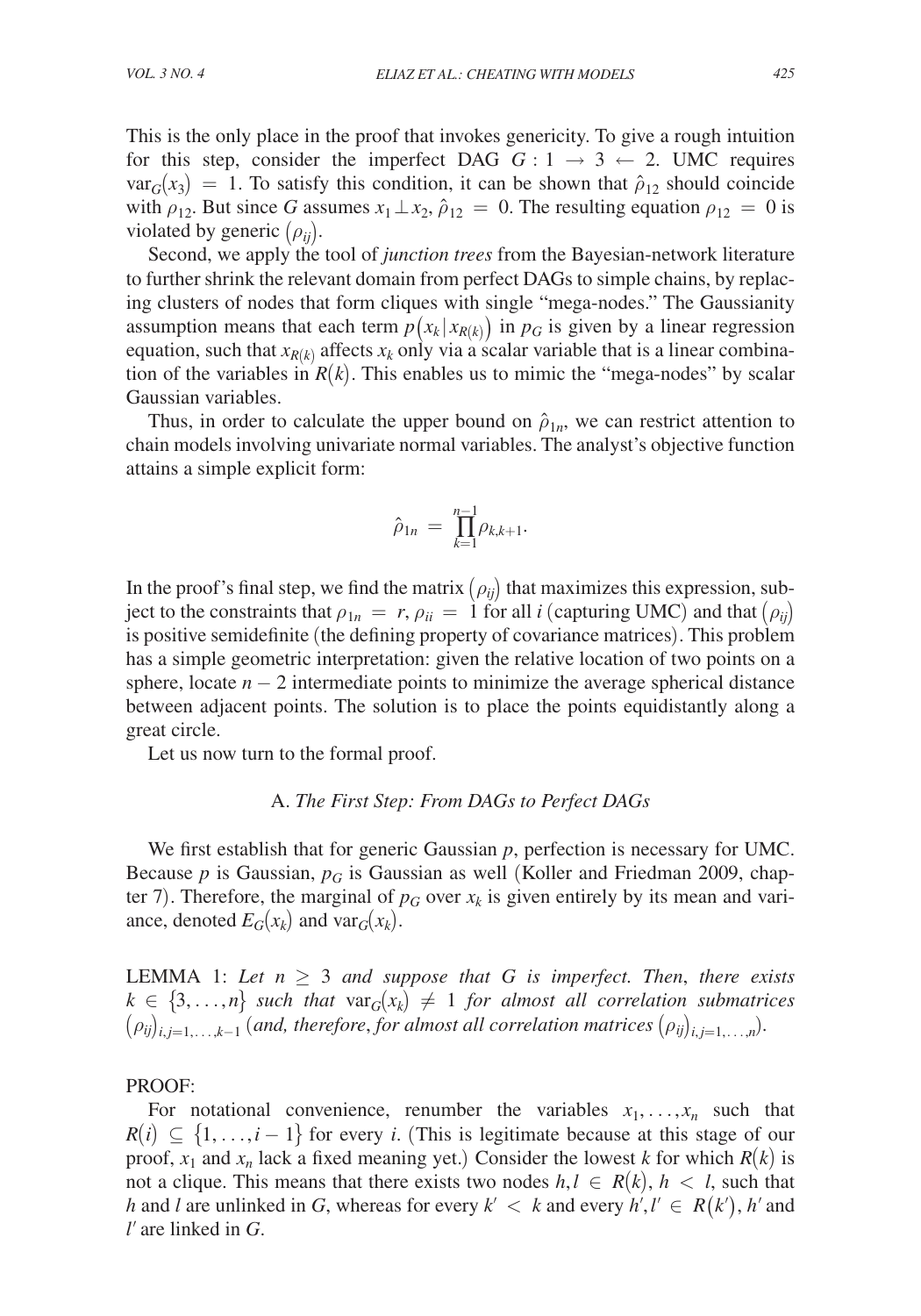Because *p* is Gaussian, the conditional distribution  $(p(x_k | x_{R(k)})$  is given by a linear regression equation:

(4) 
$$
x_k = \sum_{i \in R(k)} \beta_{ik} x_i + \varepsilon_k.
$$

Denote  $\beta = (\beta_{ik})_{i \in R(k)}$ . Let *A* denote the correlation submatrix  $(\rho_{ij})_{i,j \in R(k)}$  that fully characterizes  $(p(x_{R(k)}))$ . Then,

(5) 
$$
var(x_k) = 1 = \beta^T A \beta + \sigma^2,
$$

where  $\sigma^2$  = var( $\varepsilon_k$ ). In contrast, the estimated variance of  $x_k$ , denoted var<sub>*G*</sub>( $x_k$ ), obeys the equation

(6) 
$$
\text{var}_G(x_k) = \beta^T A_G \beta + \sigma^2,
$$

where  $A_G$  denotes the correlation submatrix  $(\hat{\rho}_{ij})_{i,j\in R(k)}$  that characterizes  $(p_G(x_{R(k)}))$ . In other words, the estimated variance of  $x_k$  is produced by replacing the objective joint distribution of  $x_{R(k)}$  in the regression equation for  $x_k$  with its estimated distribution (induced by  $p_G$ ), without changing the values of  $\beta$  and  $\sigma^2$ . UMC requires var $G(x_k) = 1$ . This implies the equation

$$
\beta^T A \beta = \beta^T A_G \beta.
$$

We now wish to show that this equation fails for generic  $(\rho_{ij})_{i,j=1,\ldots,k-1}$ . The proof is based on a standard result in the Bayesian-network literature: if a Gaussian distribution *p* with correlation matrix  $\rho$  is consistent with a DAG *G* (that is,  $p_G = p$ ), then  $\rho_{kl}^{-1} = 0$  for any *k*,*l* such that  $x_k$  and  $x_l$  are independent conditional on all the other variables under  $p_G$  (Koller and Friedman 2009, pp. 69, 251). Thus, if we choose the elements of  $\rho$  at random, then almost surely  $\rho_{kl}^{-1} \neq 0$ , and so for almost any  $\rho, p_G \neq p$ .

Now, consider the subgraph of *G* restricted to the nodes 1,…,*l*. By definition, this subgraph is perfect, *l* is a terminal node, and there is no link between *h* and *l*. Applying the rules of *d*-separation (see Koller and Friedman 2009, pp. 69–72),  $x_h \perp x_l | x_{\{1,\ldots,l-1\}-\{h\}}$  under  $p_G$ . Thus, the  $(h, l)$  entry in the inverse of the covariance matrix of  $p_G(x_1, \ldots, x_l)$  must be *exactly* zero. Hence, for generic  $\rho, A \neq A_G$ .

When we draw the objective correlation submatrix  $(\rho_{ij})_{i,j=1,\dots,k}$  at random, we can think of it as a two-stage lottery. In the first stage, we draw the correlation submatrix over  $x_1, \ldots, x_{k-1}$ . In the second stage, we draw the vector  $\beta$  that defines the correlation between  $x_k$  and the preceding  $k-1$  variables. Since  $A_G \neq A$  for generic  $\rho$ , (7) is a nontautological quadratic equation of  $\beta$  (we can construct examples of *p* that violate it). By Caron and Traynor (2005), it has a measure-zero set of solutions  $\beta$ . We conclude that the constraint var $_G(x_k) = 1$  is violated by almost every  $(\rho_{ii})$ .  $\blacksquare$ 

COROLLARY 1: *For almost every*  $(\rho_{ij})$ , *if a DAG G satisfies*  $E_G(x_k) = 0$  and  $var_G(x_k) = 1$  *for all*  $k = 1, \ldots, n$ *, then G is perfect.*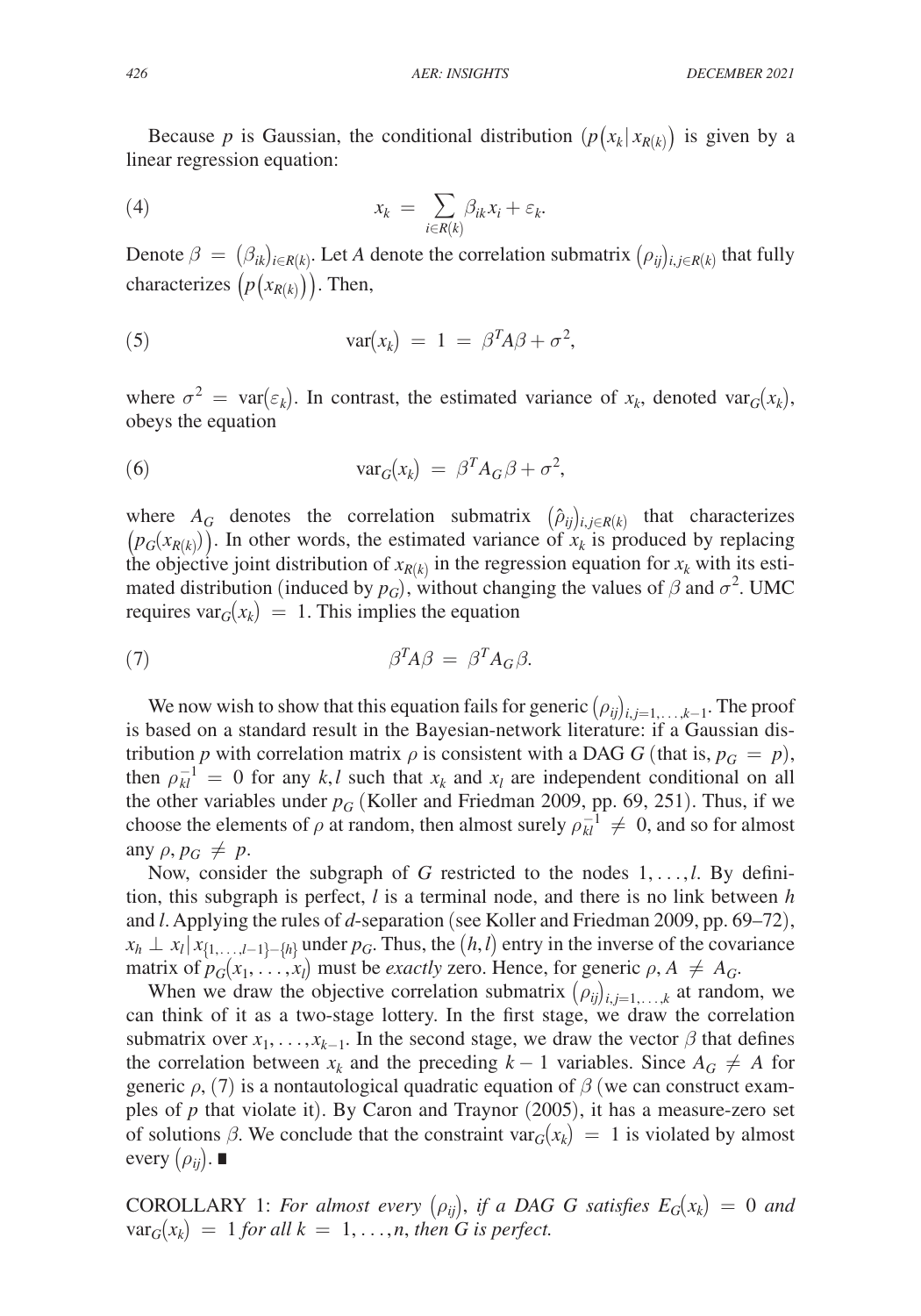## PROOF:

By Lemma 1, for every imperfect DAG *G*, the set of covariance matrices  $(\rho_{ij})$  for which  $p_G$  preserves the mean and variance of all individual variables has measure zero. The set of imperfect DAGs over  $\{1, \ldots, n\}$  is finite, and the finite union of measure-zero sets has measure zero as well. It follows that for almost all  $(\rho_{ii})$ , the property that  $p<sub>G</sub>$  preserves the mean and variance of individual variables is violated unless *G* is perfect. ∎

B. *The Second Step: From Perfect DAGs to Chains*

Our next step shows that within the class of perfect DAGs, simple chains entail no loss of generality.

DEFINITION 1: *A DAG* (*N*,*R*) *is linear if* 1 *is the unique ancestral node*, *n is the unique terminal node*, *and R*(*i*) *is a singleton for every non-ancestral node.*

A linear DAG is thus a causal chain  $1 \rightarrow \cdots \rightarrow n$ . Every linear DAG is perfect by definition.

LEMMA 2: *For every Gaussian distribution with correlation matrix* ρ *and nonlinear perfect DAG G with n nodes*, *there exist a Gaussian distribution with correlation matrix* ρ′ *and a linear DAG G*′ *with weakly fewer nodes than G*, *such that*   $\rho_{1n} = \rho'_{1n}$  *and the estimated correlation induced by G' given*  $\rho'$  *is exactly the same as the estimated correlation induced by G given* ρ*.*

## PROOF:

The proof proceeds in two main steps.

**Step 1:** Deriving an explicit form for the false correlation using an auxiliary "cluster recursion" formula.

The following is standard material in the Bayesian-network literature. For any distribution  $p_G(x)$  corresponding to a perfect DAG, we can rewrite the distribution as if it factorizes according to a tree graph, where the nodes in the tree are the maximal cliques of *G*. This tree satisfies the *running intersection property* (Koller and Friedman 2009, p. 348): if  $i \in C, C'$  for two tree nodes, then  $i \in C''$  for every  $C''$ along the unique tree path between *C*′ and *C*″. Such a tree graph is known as the "*junction tree*" corresponding to *G*, and we can write the following "cluster recursion" formula (Koller and Friedman 2009, p. 363):

$$
p_G(x) = p_G(x_{C_r}) \prod_i p_G(x_{C_i}|x_{C_{r(i)}}) = p(x_{C_r}) \prod_i p(x_{C_i}|x_{C_{r(i)}}),
$$

where  $C_r$  is an arbitrarily selected root clique node, and  $C_{r(i)}$  is the upstream neighbor of clique *i* (the one in the unique path from  $C_i$  to the root  $C_r$ ). The second equality is due to the fact that *G* is perfect, hence  $p_G(x_C) \equiv p(x_C)$  for every clique *C* of *G*.

Let  $C_1, C_K \in \mathcal{C}$  be two cliques that include the nodes 1 and *n*, respectively. Furthermore, for a given junction tree representation of the DAG, select these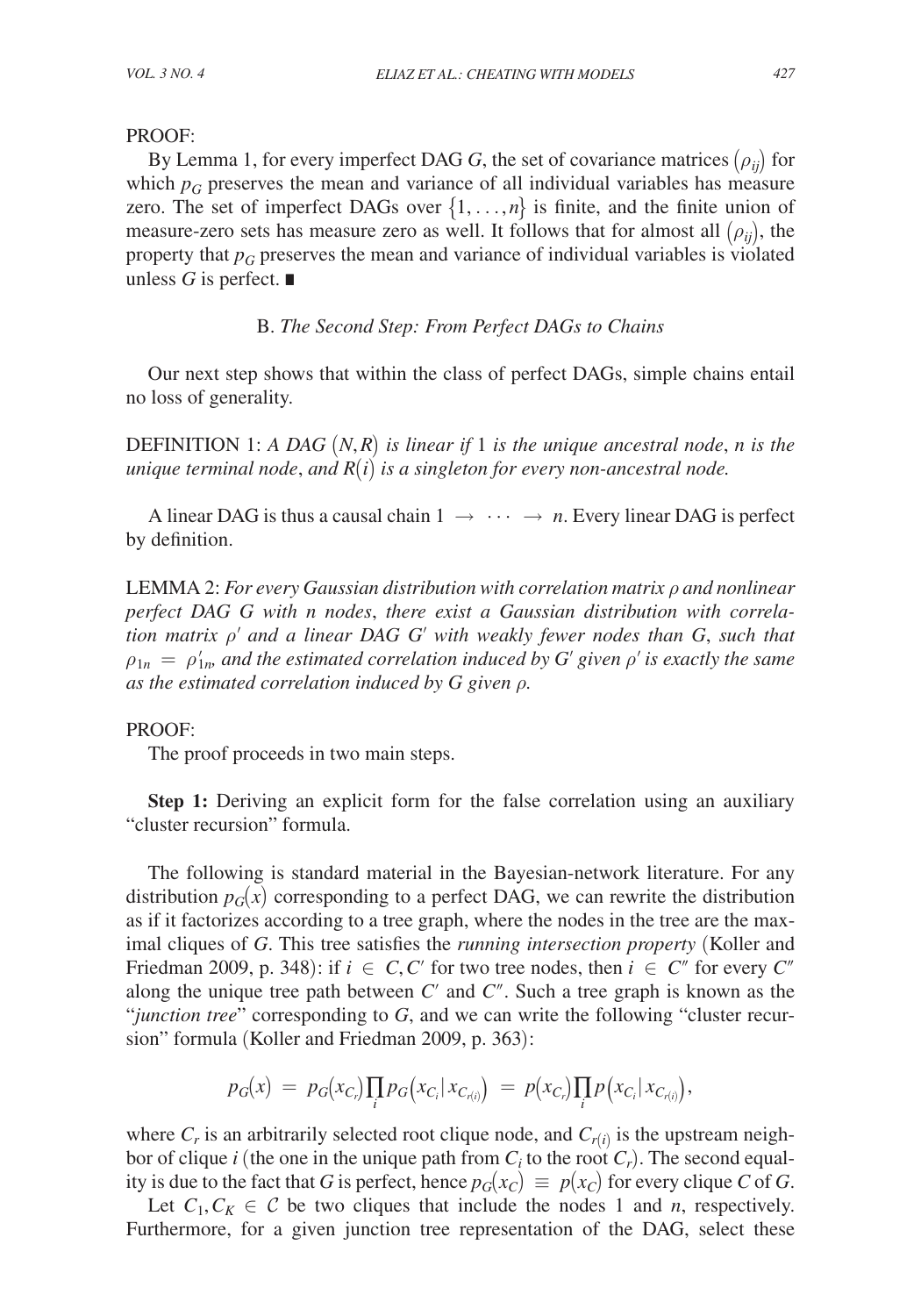cliques to be minimally distant from each other—that is,  $1, n \notin C$  for every *C* along the junction-tree path between  $C_1$  and  $C_K$ . We now derive an upper bound on K. Recall the running intersection property: if  $i \in C_j, C_k$  for some  $1 \leq j \leq k \leq K$ , then  $i \in C_h$  for every *h* between *k* and *j*. Since the cliques  $C_1, \ldots, C_K$  are maximal, it follows that every  $C_k$  along the sequence must introduce at least one new element *i* ∉ ∪*j*< $kC_i$  (in particular,  $C_1$  includes some *i* > 1). As a result, it must be the case that  $K \leq n - 1$ . Furthermore, since G is assumed to be *nonlinear*, the inequality is *strict*, because at least one  $C_k$  along the sequence must contain at least three elements and therefore introduce at least *two* new elements. Thus,  $K \leq n-2$ .

Since  $p_G$  factorizes according to the junction tree, it follows that the distribution over the variables covered by the cliques along the path from  $C_1$  to  $C_k$  factorize according to a linear DAG 1  $\rightarrow$   $C_1 \rightarrow \cdots \rightarrow C_K \rightarrow n$ , as follows:

(8) 
$$
p_G(x_1, x_{C_1}, \ldots, x_{C_K}, x_n) = p(x_1) \prod_{k=1}^K p(x_{C_k} | x_{C_{k-1}}) p(x_n | x_{C_k}),
$$

where  $C_0 = \{1\}$ . Thus, we can regard 1 and *n* as *ancestral* and *terminal* nodes in this DAG, without loss of generality. Therefore, more generally, we can enumerate the variables such that lower-indexed variables belong to earlier nodes of the linear DAG. The length of this linear DAG is  $K + 2 \leq n$ .

While this factorization formula superficially appears to complete the proof, note that the variables  $x_{C_k}$  are typically *multivariate* normal variables, whereas our objective is to show that we can replace them with scalar (that is, univariate) normal variables without changing  $cov_G(x_1, x_n)$ .

Since *p* is multivariate normal, for any two subsets of variables *C*,*C*′, the distribution of  $x_C$  conditional on  $x_C$  can be written  $x_C = Ax_{C'} + \eta$ , where *A* is a matrix that depends on the means and covariances of  $p$ , and  $\eta$  is a zero-mean vector that is uncorrelated with  $x_{C'}$ . Applying this property to the junction tree, we can describe  $p_G(x_1, x_{C_1}, \ldots, x_{C_K}, x_n)$  via the following recursion:

(9)  
\n
$$
x_{1} \sim N(0, 1),
$$
\n
$$
x_{C_{1}} = A_{1}x_{1} + \eta_{1},
$$
\n
$$
\vdots
$$
\n
$$
x_{C_{k}} = A_{k}x_{C_{k-1}} + \eta_{k},
$$
\n
$$
\vdots
$$
\n
$$
x_{C_{K}} = A_{K}x_{C_{K-1}} + \eta_{K},
$$
\n
$$
x_{n} = A_{K+1}x_{C_{K}} + \eta_{n},
$$

where each equation describes an objective conditional distribution—in particular, the equation for  $x_{C_k}$  describes  $(p(x_{C_k}|x_{C_{k-1}}))$ . The matrices  $A_k$  are functions of the vectors  $\beta_i$  in the original model. The  $\eta_k$  terms are all zero mean and uncorrelated with the explanatory variables  $x_{C_{k-1}}$ , such that  $E(x_{C_k}|x_{C_{k-1}}) = A_k x_{C_{k-1}}$ .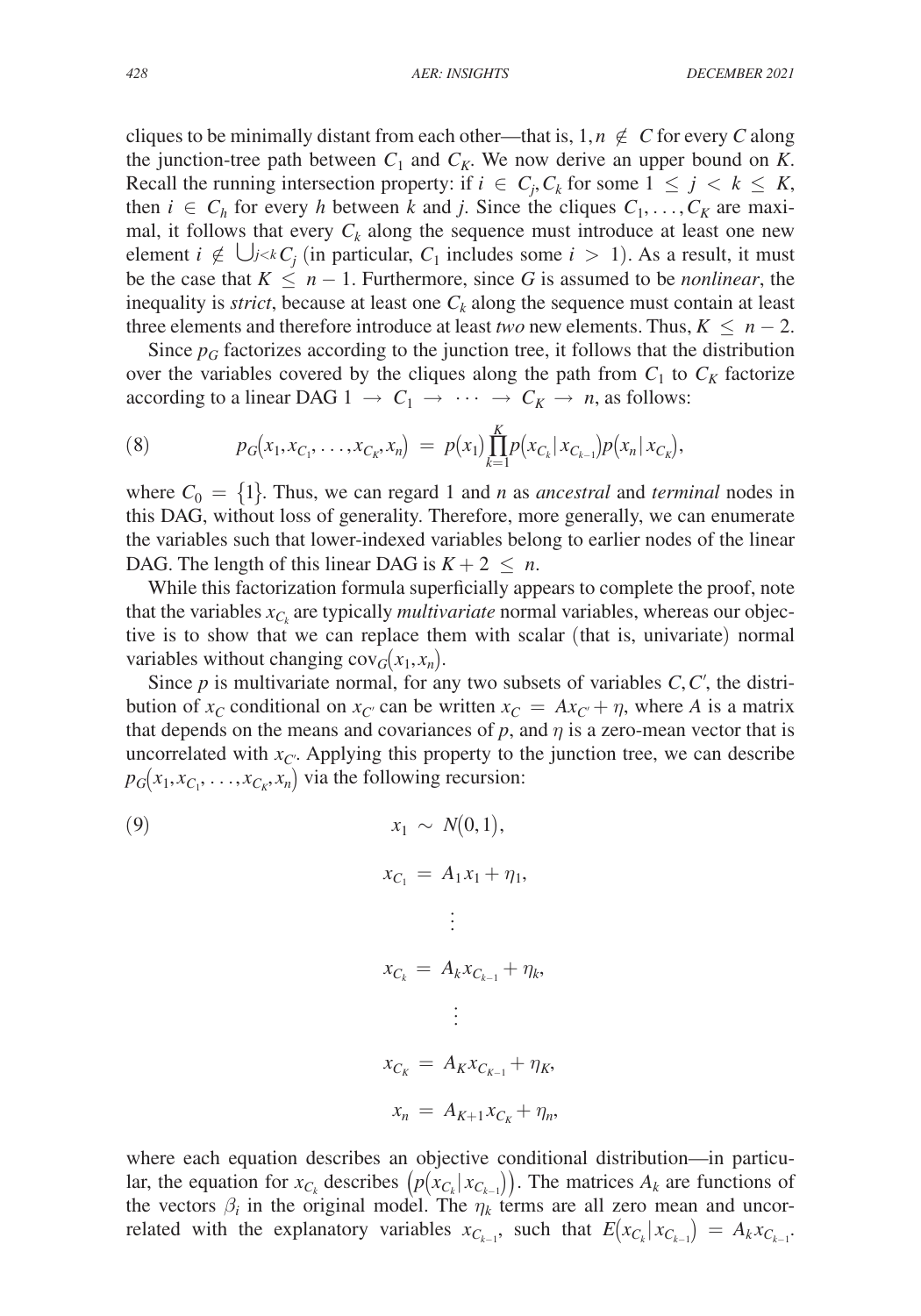Furthermore, according to  $p_G$  (that is, the analyst's estimated model), each  $x_k$  is conditionally independent of  $x_1, \ldots, x_{k-1}$  given  $x_{R(k)}$ . (Here we use the earlier result that we can enumerate the variables such that  $R(k) \subseteq \{1, \ldots, k-1\}$  for every *k*.) Since the junction-tree factorization  $(8)$  represents exactly the same distribution  $p_G$ , this means that every  $\eta_k$  is uncorrelated with all other  $\eta_j$  terms as well as with  $x_1, \ldots, x_{C_{k-2}}$ . Therefore,

$$
E_G(x_1x_n) = A_{K+1}A_K \cdots A_1.
$$

Since  $p_G$  preserves the marginals of individual variables,  $var_G(x_k) = 1$  for all *k*. In particular var $G(x_1) = \text{var}_G(x_n) = 1$ . Then,

$$
\rho_G(x_1,x_n) = A_{K+1}A_K \cdots A_1.
$$

**Step 2:** Defining a new distribution over scalar variables.

For every *k*, define the variable

$$
z_k = (A_{K+1}A_K \cdots A_{k+1})x_{C_k} = \alpha_k x_{C_k}.
$$

Plugging in the recursion (9), we obtain a recursion for *z*:

$$
z_k = \alpha_k x_{C_k} = \alpha_k (A_k x_{C_{k-1}} + \eta_k) = z_{k-1} + \alpha_k \eta_k.
$$

Given that  $p$  is taken to be multivariate normal, the equation for  $z_k$  measures the objective conditional distribution  $(p_G(z_k | z_{k-1}))$ . Since  $p_G$  does not distort the objective distribution over cliques,  $(p_G(z_k | z_{k-1}))$  coincides with  $(p(z_k | z_{k-1}))$ . This means that an analyst who fits a model given by the linear DAG  $G' : x_1 \to z_1 \to \cdots \to z_K \to x_n$ will obtain the following estimated model, where every  $\varepsilon_k$  is a zero-mean scalar variable that is assumed by the analyst to be uncorrelated with the other  $\varepsilon_j$  terms as well as with  $z_1, \ldots, z_k$  (and as before, the assumption holds automatically for  $z_k$  but is typically erroneous for  $z_j$ ,  $j < k$ ):

$$
x_1 \sim N(0, 1),
$$
  
\n
$$
z_1 = \alpha_1 A_1 x_1 + \varepsilon_2,
$$
  
\n
$$
\vdots
$$
  
\n
$$
z_{k+1} = z_k + \varepsilon_{k+1},
$$
  
\n
$$
\vdots
$$
  
\n
$$
x_n = z_K + \varepsilon_n.
$$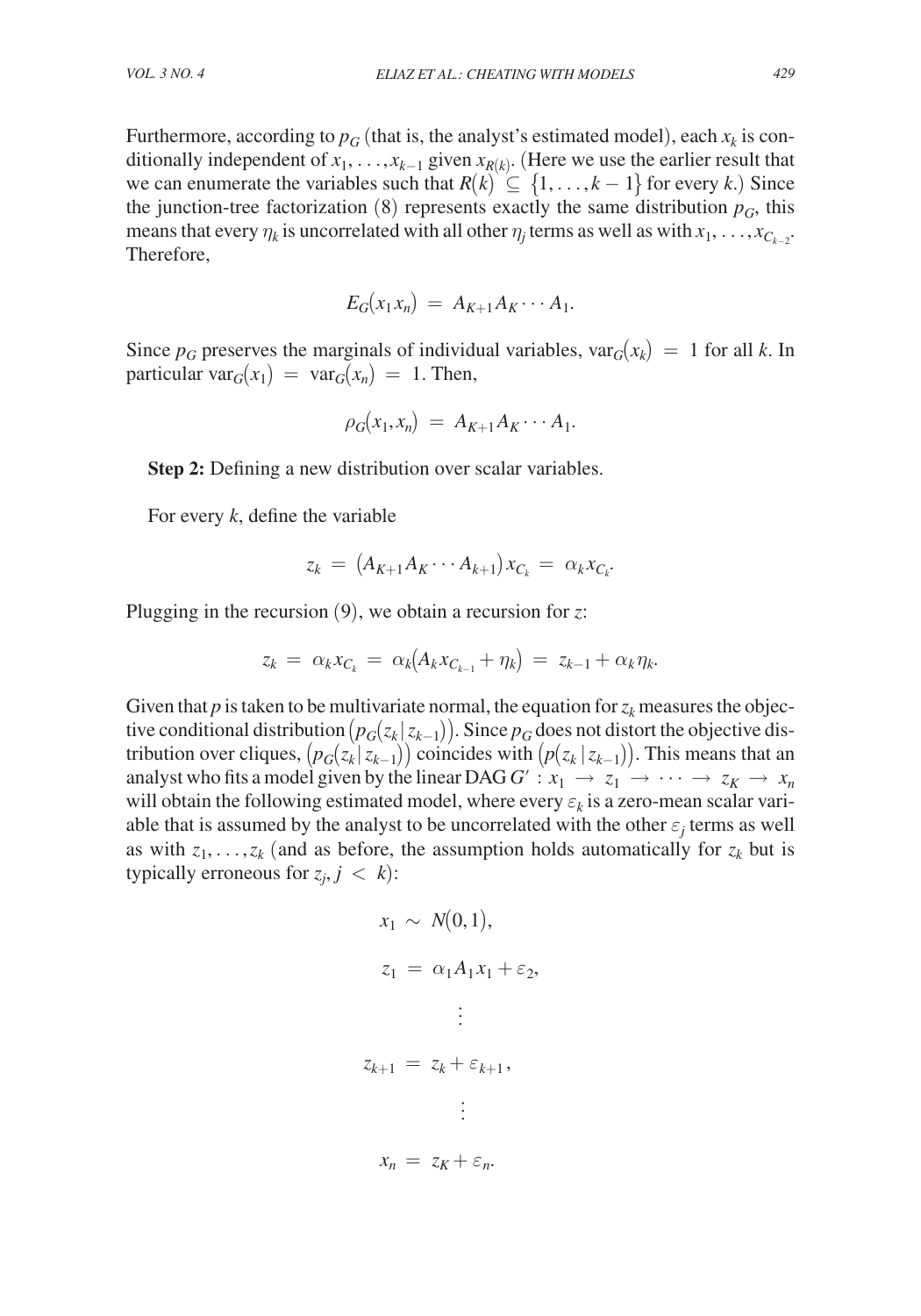Therefore,  $E_{G'}(x_1, x_n)$  is given by

$$
E_{G'}(x_1x_n) = A_{K+1}A_K \cdots A_1.
$$

Since *G'* is perfect,  $var_G(x_n) = 1$ , hence

$$
\rho_G(x_1, x_n) = A_{K+1} A_K \cdots A_1 = \rho_G(x_1, x_n).
$$

We have thus reduced our problem to finding the largest  $\hat{\rho}_{1n}$  that can be attained by a linear DAG  $G : 1 \rightarrow \cdots \rightarrow n$  of length *n* at most.

### C. *The Final Step: Solving the Reduced Problem*

To solve the reduced problem at which we have arrived, we first note that

(10) 
$$
\hat{\rho}_{1n} = \prod_{i=1}^{n-1} \rho_{i,i+1}.
$$

Thus, the problem of maximizing  $\hat{\rho}_{1n}$  is equivalent to maximizing the product of terms in a symmetric  $n \times n$  matrix, subject to the constraint that the matrix is positive semidefinite, all diagonal elements are equal to one, and entry  $(1, n)$  is equal to *r*:

$$
\max_{\substack{\rho_{ij}=\rho_{ji} \text{ for all } i,j \\ (\rho_{ij}) \text{ is P.S.D.} \\ \rho_{ii}=\frac{1}{\rho_{1,n}=r} \text{ for all } i}} \prod_{i=1}^{n-1} \rho_{i,i+1}.
$$

The positive semidefiniteness constraint is what makes the problem nontrivial. We can arbitrarily increase the value of the objective function by raising off-diagonal terms of the matrix, but at some point this will violate positive semidefiniteness. Since positive semidefiniteness can be rephrased as the requirement that  $(\rho_{ij}) = AA^T$  for some matrix *A*, we can rewrite the constrained maximization problem as follows:

(11) 
$$
\max_{\substack{a_i^T a_i = 1 \text{ for all } i}} \prod_{i=1}^{n-1} a_i a_{i+1}^T.
$$

Denote  $\alpha$  = arccos*r*. Since the solution to (11) is invariant to a rotation of all vectors  $a_i$ , we can set

$$
a_1 = e_1,
$$
  

$$
a_n = e_1 \cos \alpha + e_2 \sin \alpha,
$$

without loss of generality. Note that  $a_1$ ,  $a_n$  are both unit norm and have dot product *r*. Thus, we have eliminated the constraint  $a_1^T a_n = r$  and reduced the variables in the maximization problem to  $a_2, \ldots, a_{n-1}$ .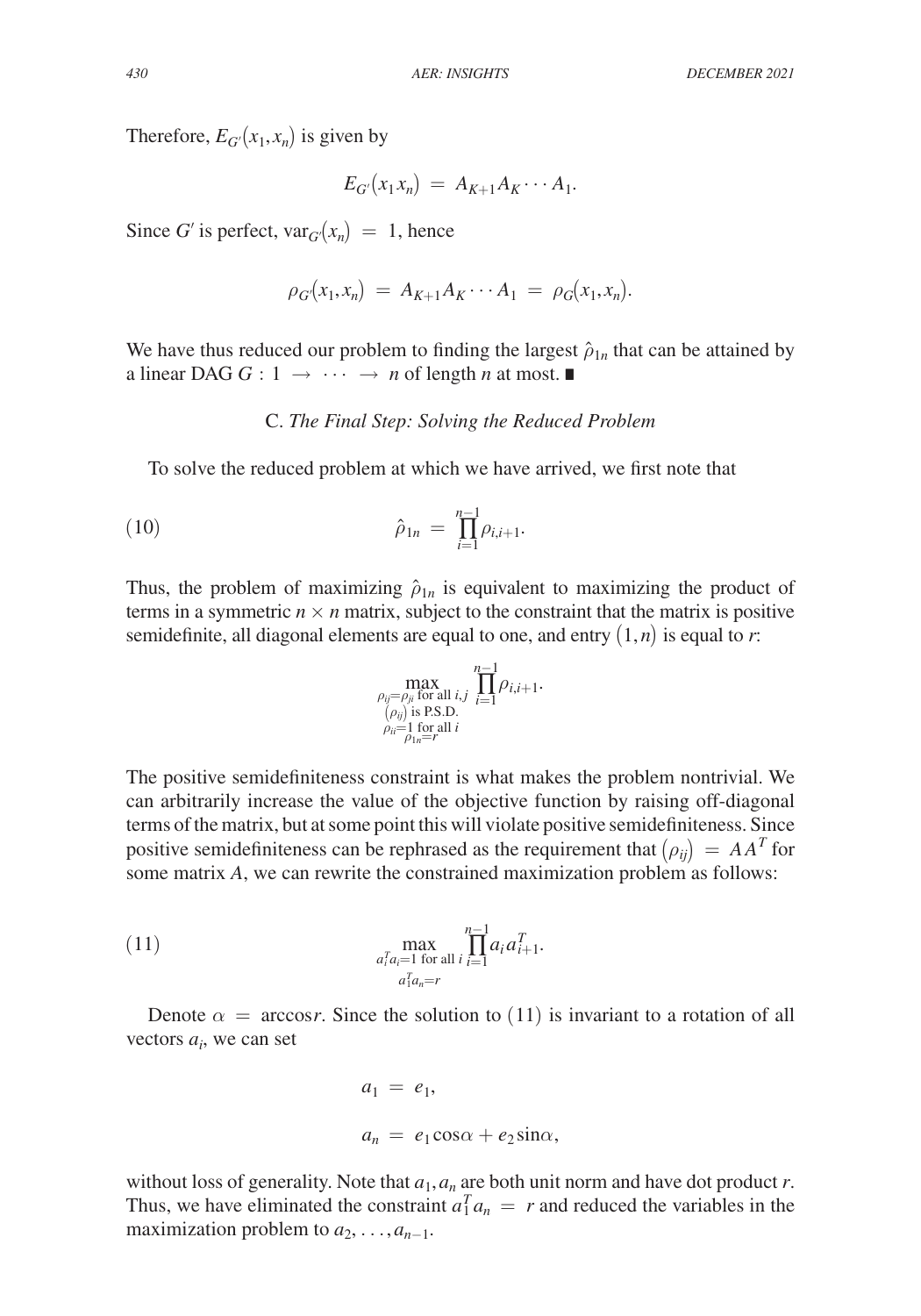Now consider some  $k = 2, ..., n - 1$ . Fix  $a_j$  for all  $j \neq k$ , and choose  $a_k$  to maximize the objective function. As a first step, we show that  $a_k$  must be a linear combination of  $a_{k-1}, a_{k+1}$ . To show this, we write  $a_k = u + v$ , where  $u, v$  are orthogonal vectors, *u* is in the subspace spanned by  $a_{k-1}, a_{k+1}$  and *v* is orthogonal to the subspace. Recall that  $a_k$  is a unit-norm vector, which implies that

(12) 
$$
\|u\|^2 + \|v\|^2 = 1.
$$

The terms in the objective function  $(11)$  that depend on  $a_k$  are simply  $(a_{k-1}^T u)(a_{k+1}^T u)$ . All the other terms in the product do not depend on  $a_k$ , whereas the dot product between  $a_k$  and  $a_{k=1}, a_{k+1}$  is invariant to *v*:  $a_{k-1}^T(u + v) = a_{k=1}^T u$ .

Suppose that  $\nu$  is nonzero. Then, we can replace  $a_k$  with another unit-norm vector  $u/\Vert u \Vert$ , such that  $\left( a_{k-1}^T u \right) \left( a_{k+1}^T u \right)$  will be replaced by

$$
\frac{(a_{k-1}^T u)(a_{k+1}^T u)}{\|u\|^2}.
$$

By (12) and the assumption that *v* is nonzero,  $||u|| < 1$ , hence the replacement is an improvement. It follows that  $a_k$  can be part of an optimal solution only if it lies in the subspace spanned by  $a_{k-1}, a_{k+1}$ . Geometrically, this means that  $a_k$  lies in the plane defined by the origin and  $a_{k-1}, a_{k+1}$ .

Having established that  $a_k, a_{k-1}, a_{k+1}$  are coplanar, let  $\alpha$  be the angle between  $a_k$  and  $a_{k-1}$ , let  $\beta$  be the angle between  $a_k$  and  $a_{k+1}$ , and let  $\gamma$  be the (fixed) angle between  $a_{k-1}$  and  $a_{k+1}$ . Due to the coplanarity constraint,  $\alpha + \beta = \gamma$ . Fixing  $a_i$ for all  $j \neq k$  and applying a logarithmic transformation to the objective function, the optimal α must maximize  $log cos(α) + log cos(γ - α)$ . Differentiating this expression with respect to  $\alpha$  and setting the derivative to zero, we obtain  $\alpha = \beta = \gamma/2$ . Since this must hold for *any*  $k = 2, \ldots, n - 1$ , we conclude that at the optimum, any *ak* lies on the plane defined by the origin and *ak*−1, *ak*+1 and is at the same angular distance from *ak*−1, *ak*+1. That is, an optimum must be a set of equiangular unit vectors on a great circle, equally spaced between  $a_1$  and  $a_n$ . The explicit formulas for these vectors are given by (3).

The formula for the upper bound has a simple geometric interpretation. We are given two points on the unit *n*-dimensional sphere (representing  $a_1$  and  $a_n$ ) whose dot product is *r*, and we seek  $n - 2$  additional points on the sphere such that the geometric average of the successive points' dot product is maximal. Since the dot product for points on the unit sphere decreases with the spherical distance between them, the problem is akin to minimizing the geometric average of the spherical distances between adjacent points. The solution is to place all the additional points equidistantly on the great circle that connects  $a_1$  and  $a_n$ . Since by construction, every neighboring points  $a_k$  and  $a_{k+1}$  have a dot product of  $\cos \theta_{r,n}$ , we have  $\rho_{k,k+1} = \cos \theta_{r,n}$ , such that  $\hat{\rho}_{1n} = (\cos \theta_{r,n})^{n-1}$ .

*Comment: The Set of Attainable*  $\hat{\rho}_{1n}$ —Throughout the paper, we focused on the *maximal* level that  $\hat{\rho}_{1n}$  can get, given *r*,*n*. Does it follow that *any* value of  $\hat{\rho}_{1n}$ between *r* and the upper bound  $(\cos \theta_{r,n})^{n-1}$ ? The final step in our proof confirms that the answer is affirmative. Consider our geometric construction, and gradually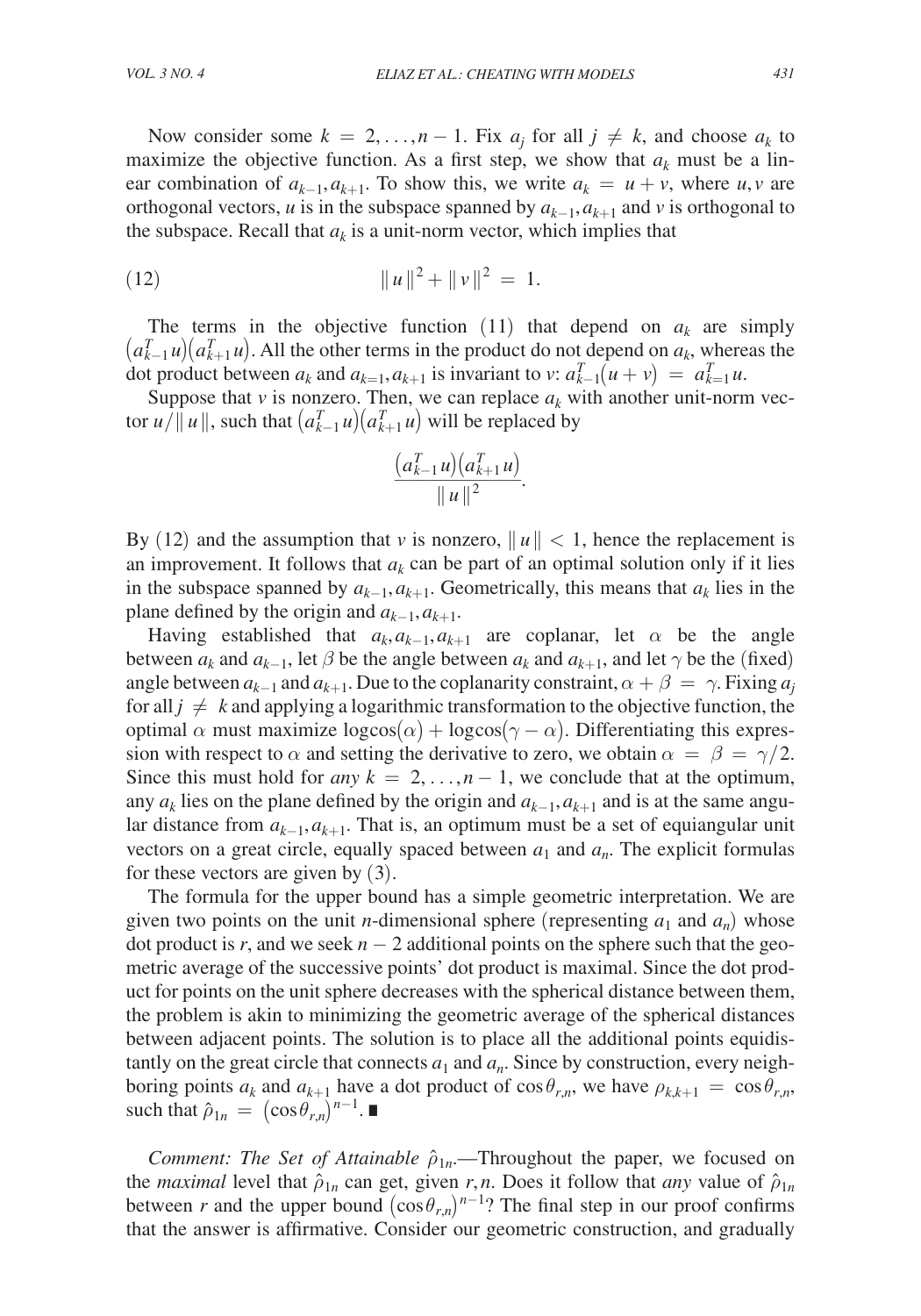shift one of the interior points toward one of its adjacent points. By continuity of the objective function in (11), at some stage (before the two points perfectly coincide),  $\hat{\rho}_{1n}$  will coincide with the upper bound on  $\hat{\rho}_{1,n-1}$ , which is strictly lower than the upper bound on  $\hat{\rho}_{1n}$ . Thus, using the chain model  $1 \rightarrow \cdots \rightarrow n$ , the analyst can select the intermediate variables  $x_2, \ldots, x_{n-1}$  to attain any  $\hat{\rho}_{1n} \in [r, (\cos \theta_{r,n})^{n-1}]$ .

# **IV. Conclusion**

Many real-life decisions by policymakers, firms, or individuals are guided by models that estimate (informally or explicitly) correlations between pairs of variables: immigration and unemployment, drug dosage and health outcomes, etc. Since "all models are wrong," it is important to understand how badly a wrong model can distort pairwise correlations. This paper showed that within the class of models represented by Gaussian Bayesian networks, things can get bad indeed. When the model includes a moderately large number of variables, it can lead decision-makers to conclude that two variables are almost perfectly correlated—even if in reality they move in opposite directions. Furthermore, such extreme distortions can be generated by models that pass an intuitive "misspecification test," which disqualifies a model if it distorts the marginal distribution of some variable.

Our analysis raises an important open question related to George Box's famous dictum that while all models are wrong, some are useful: what is the right balance between the costs of cheating with models and the benefits of using simple (and therefore usually wrong) models?

#### **REFERENCES**

- **Caron, Richard, and Tim Traynor.** 2005. "The Zero Set of a Polynomial." WSMR Report 05-02. Chow, C., and C. Liu. 1968. "Approximating Discrete Probability Distributions with Dependence Trees." *IEEE Transactions on Information Theory* 14 (3): 462–67.
- **Cowell, Robert G., A. Philip Dawid, Steffen L. Lauritzen, and David J. Spiegelhalter.** 1999. *Probabilistic Networks and Expert Systems*. New York: Springer-Verlag.
- **Eliaz, Kfir, and Ran Spiegler.** 2020. "A Model of Competing Narratives." *American Economic Review* 110 (12): 3786–816.
	- **Eliaz, Kfir, Rani Spiegler, and Yair Weiss.** 2019. "Cheating with (Recursive) Models." [https://ssrn.com/](https://ssrn.com/abstract=3486251) [abstract=3486251.](https://ssrn.com/abstract=3486251)
	- **Esponda, Ignacio, and Demian Pouzo.** 2016. "Berk-Nash Equilibrium: A Framework for Modeling Agents with Misspecified Models." *Econometrica* 84 (3): 1093–1130.
	- **Eyster, Erik, and Michele Piccione.** 2013. "An Approach to Asset Pricing Under Incomplete and Diverse Perceptions." *Econometrica* 81 (4): 1483–506.
	- **Jehiel, Philippe.** 2005. "Analogy-Based Expectation Equilibrium." *Journal of Economic Theory* 123 (2): 81–104.
	- **Jehiel, Philippe, and Frédéric Koessler.** 2008. "Revisiting Games of Incomplete Information with Analogy-Based Expectations." *Games and Economic Behavior* 62 (2): 533–57.
	- **Koller, Daphne, and Nir Friedman.** 2009. *Probabilistic Graphical Models: Principles and Techniques*. Cambridge: MIT Press.
- **Mailath, George, and Larry Samuelson.** 2020. "Learning under Diverse World Views: Model Based Inference." *American Economic Review* 110 (5): 1464–501.
	- **Monteal Olea, Jose Luis, Pietro Ortoleva, Mallesh M. Pai, and Andrea Prat.** 2018. "Competing Models." Unpublished.
	- **Morgan, Stephen L., and Christopher Winship.** 2015. *Counterfactuals and Causal Inference*. Cambridge: Cambridge University Press.
	- **Pearl, Judea.** 2009. *Causality: Models, Reasoning and Inference.* Cambridge: Cambridge University Press.